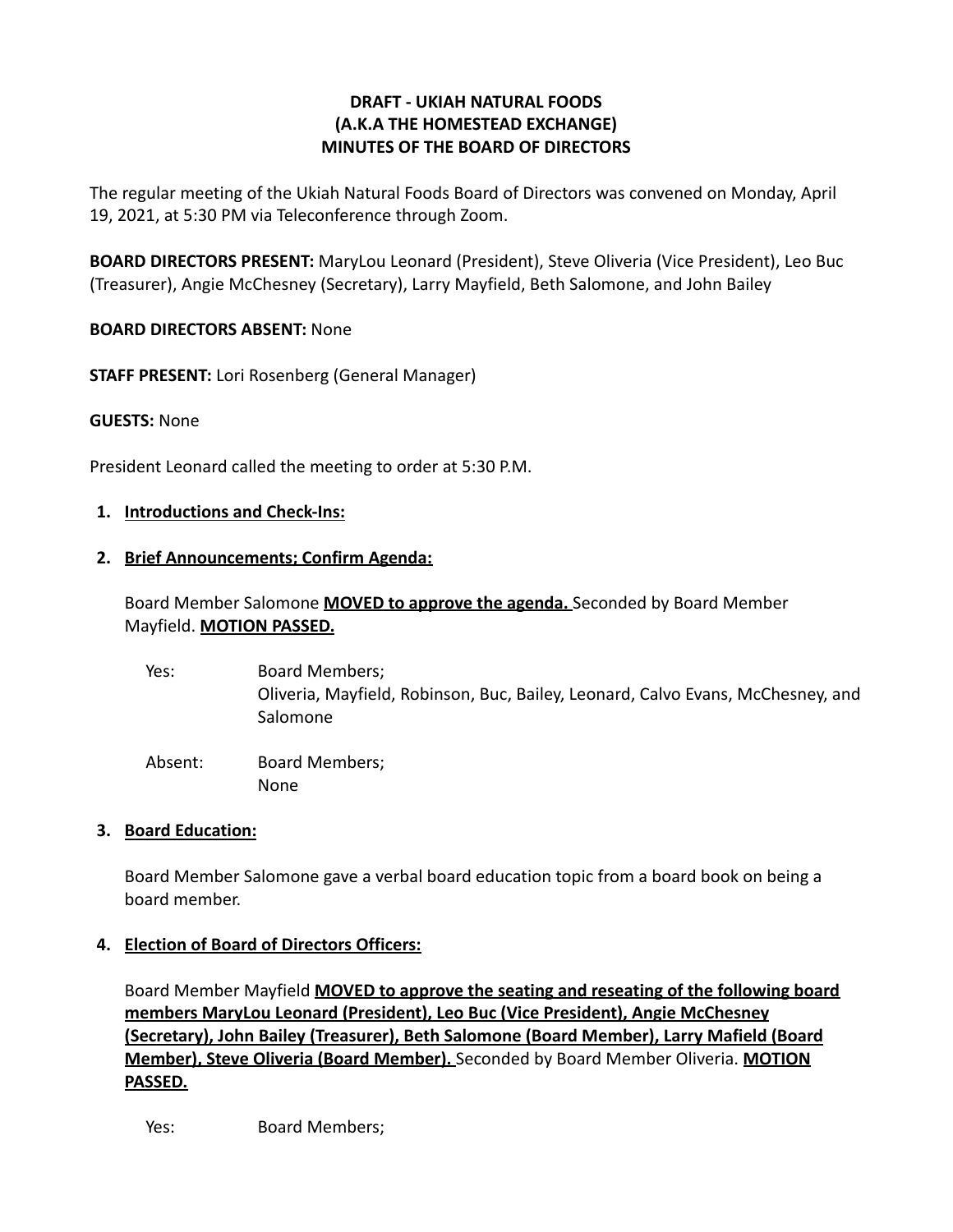Oliveria, Mayfield, Buc, Bailey, Leonard, McChesney, and Salomone

Absent: Board Members; None

#### **5. Board Committee Assignments:**

The committee assignments are as follows;

| <b>Finance</b>       | <b>SPRC</b>     | <b>ORC</b>      | <b>BDC</b>                               |
|----------------------|-----------------|-----------------|------------------------------------------|
| John Bailey (Chair)  | John Bailey     | Larry Mayfield  | <b>Beth Salomone</b>                     |
| <b>Beth Salomone</b> | Leo Buc (Chair) | Steve Oliveria  | Larry Mayfield (Chair)<br>Steve Oliveria |
| Angie McChesney      | Angie McChesney | MaryLou Leonard |                                          |

| <b>Farmer Loan</b>  | <b>GMEC</b>             |
|---------------------|-------------------------|
| John Bailey (Chair) | MaryLou Leonard (Chair) |
| Angie McChesney     | <b>Beth Salomone</b>    |
|                     | Leo Buc                 |

Committee chairs will be discussed upon their first meetings and changes will be made accordingly.

## Treasurer Bailey **MOVED to approve the committee assignments as listed above.** Seconded by Board Member Mayfield. **MOTION PASSED.**

| Yes:    | Board Members;<br>Oliveria, Mayfield, Buc, Bailey, Leonard, McChesney, and Salomone |
|---------|-------------------------------------------------------------------------------------|
| Absent: | Board Members;<br>None                                                              |

#### **6. 2021 Draft Operational Plan Approval:**

GM Rosenburg stated that the draft operational plan was sent out and inquired if there were any questions or comments.

Treasurer Bailey inquired about the low webcart sales, GM Rosbenburg stated that we are seeing more shoppers coming into the store than before. We have also epaned the webcart to seven days a week to see if that helps, it's not costing us anymore by increasing to seven days. All other Coop are seeing a drop in webcart sales.

Vice President Buc inquired about the webcart if hot food items will be available. GM Rosenburg stated that this will happen in the future but not right now.

President Leonard inquired about the collaboration with SPACE. GM Rosenburg stated that SPACE has solicited us a couple of years ago about collaboration with them on health, body awareness,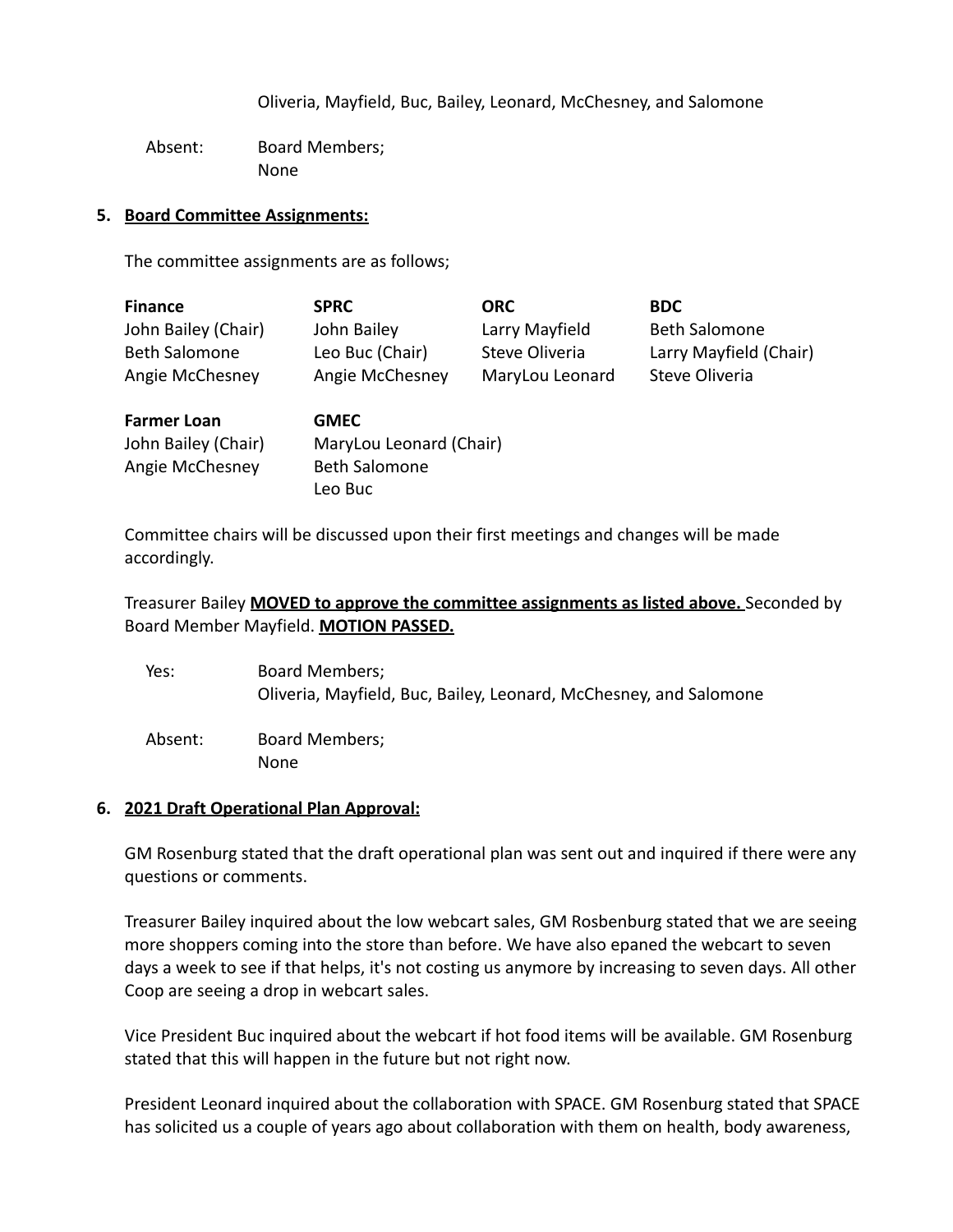and teaching their students. Due to COVID, this is now just getting started and we don't have all the full details yet.

Vice President Buc stated that we should note that we had net negative membership last year in terms of shares and should be looking at that.

Board Member Salomone inquired about how the Operational Plan is linked into the General Managers Evaluation. President Lenoard stated that we look very closely at the objects on the plan for the evaluation. Last year we asked GM Rosenburg to develop some goals and then everything happened with COVID. GM Rosenburg stated that each year she writes a progress report on all of the action items to the General Manager Evaluation Committee and the board. Board Member Salomone stated that we should consider that the evaluation should have some of those items from the following years' operational plan goals. The timeline would need to be adjusted and in line with the evaluation and the operational plan, it would need to be pushed back later in the year. Vice President Buc stated that a committee should take this on a look at how this would work, maybe the General Manager Evaluation Committee should review this.

Board Member Mayfiled **MOVED to approve the Operational Plan as presented.** Seconded by Vice President Buc. **MOTION PASSED.**

| Yes:    | <b>Board Members;</b><br>Oliveria, Mayfield, Buc, Bailey, Leonard, McChesney, and Salomone |
|---------|--------------------------------------------------------------------------------------------|
| Absent: | <b>Board Members;</b><br>None                                                              |

## **7. Discussion of board term length of outgoing board members which month March or April:**

President Leonard stated that in the bylaws is it not very well stated as to when one term ends and one starts. Are current board members to stay until new members are seated until the April meeting or does it end on the previous month which would be March. Vice President stated that they should stay on until April due to the fact that they should vote in the new members and that we would also need a quorum. The first item on the April agenda would be the election and seating of new board members and once the outgoing board members vote the new members in then they are able to leave and that ends their term.

## **8. SPRC recommendation for a facilitator for strategic planning:**

Vice President Buc stated that the committee has been working on two primary objectives, increasing staff engagement and a consultant for the Strategic Plan. As for staff engagement, we have had a signup sheet up for about a month and we have about six to seven people signed up which is a good focus group. As for the consultant, we reached out to several different consultants and we conducted interviews with two of them and the committee is recommending Leap Solutions, consultant Scott Ormerod. He has sent us a proposal within our budget and within our timeline. At the next board meeting, we will have that timeline or the board.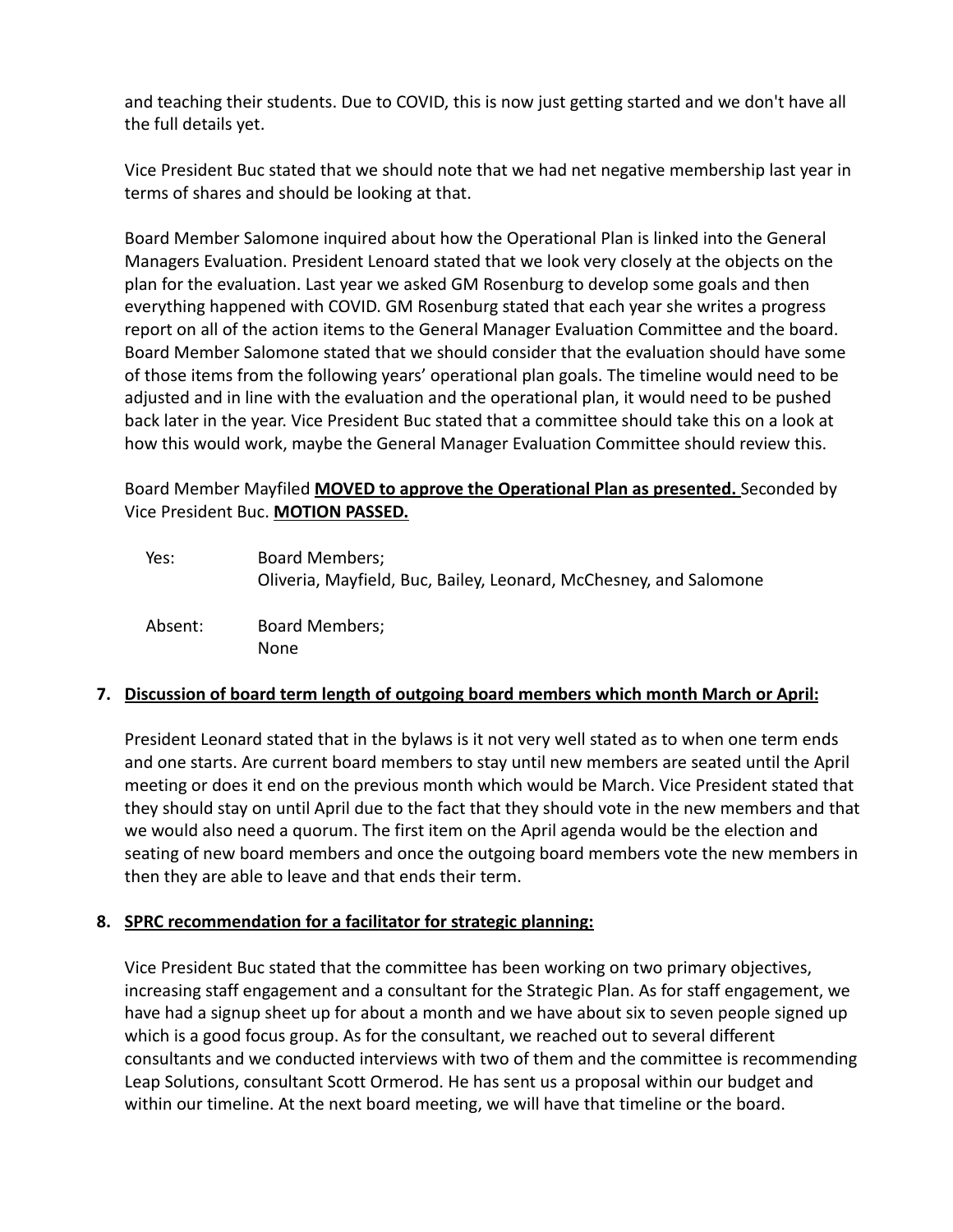Vice President Buc **MOVED to approve SPRC recommendation of contracting with Leap Solutions, Scott Ormerod as the Consultant for the 2021 Strategic Plan with the proposal at the next meeting.** Seconded by Board Member Mayfield. **MOTION PASSED.**

| Yes:    | <b>Board Members;</b><br>Oliveria, Mayfield, Buc, Bailey, Leonard, McChesney, and Salomone |
|---------|--------------------------------------------------------------------------------------------|
| Absent: | Board Members;<br>None                                                                     |

#### **9. Wegner & Associates:**

GM Rosenburg stated that Wegner & Associates completed the Annual review and that we have passed with flying colors. It has been offered that Wegner & Associates would attend the next board meeting as they can come and review the Annual review and answer any questions that the board may have. GM Rosbenburg will reach out for a date from Wegner & Associates and will get back to the board.

#### **10. Consent Agenda:**

Board Member Salomone **MOVED to approve the consent agenda with corrections as discussed.** Seconded by Board Member Mayfield. **MOTION PASSED.**

| Yes:    | Board Members;<br>Oliveria, Mayfield, Buc, Bailey, Leonard, McChesney, and Salomone |
|---------|-------------------------------------------------------------------------------------|
| Absent: | Board Members;<br>None                                                              |

#### **11. Little Questions:**

Board Member Salomone inquired if everyone has been reducing their use of water.

President Leonard inquired about how many staff members have been vaccinated, GM Rosenburg stated that only 36% have been vaccinated.

#### **12. Topics for Next Month:**

- Board Education Chris Jepson
- Wegner & Associates
- Strategic Planning Leap Solutions & Timeline VP Buc
- Farmer Loan Committee Update Bailey

#### **13. Closing and Evaluation:**

President Leonard adjourned the meeting at 6:52 P.M.